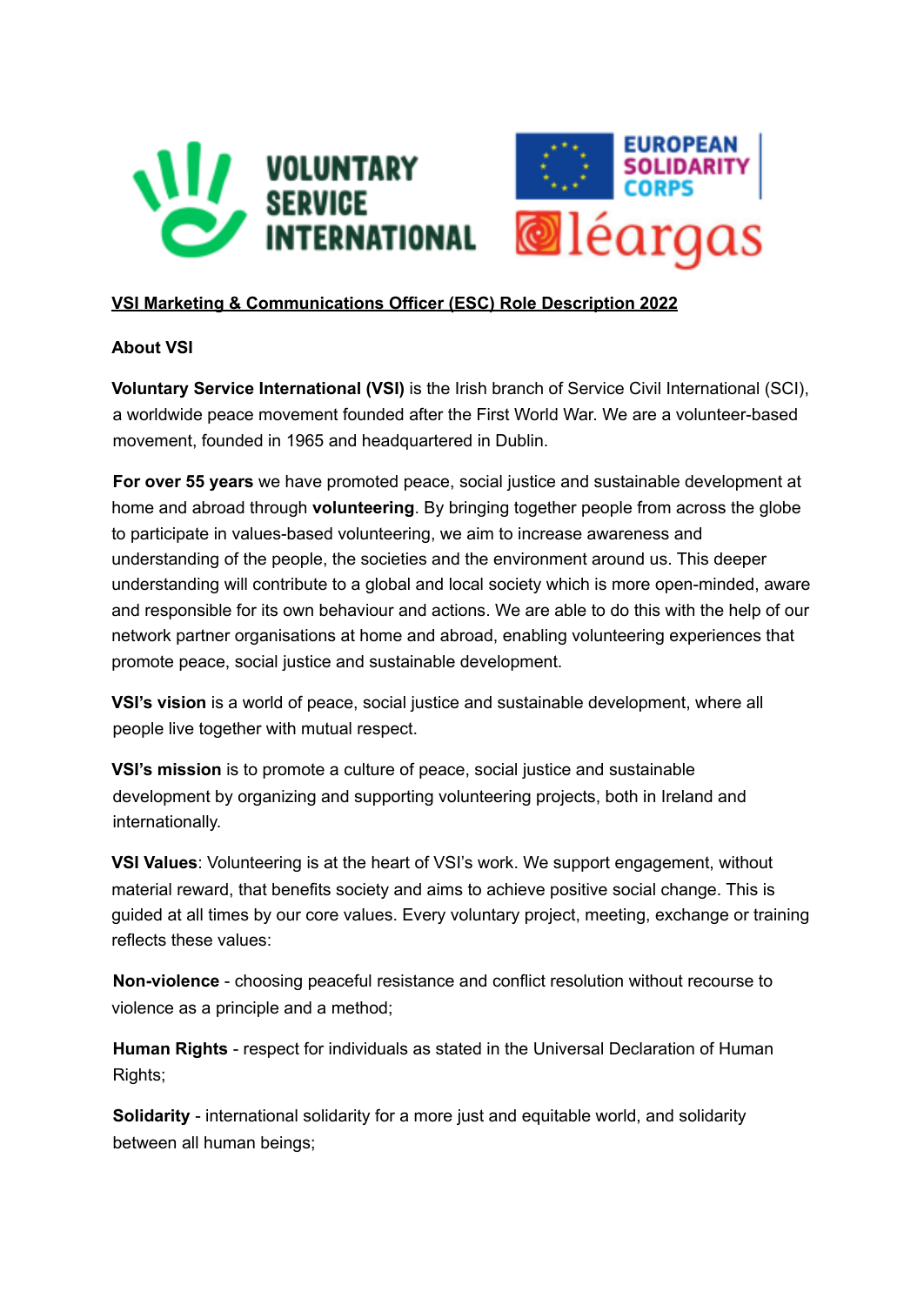**Respect for the Environment** - and the ecosystems of which we are a part and upon which we are dependent;

**Inclusion** - being open and inclusive of all individuals without discrimination;

**Empowerment** - providing people with knowledge and tools to understand and act to transform the social, cultural and economic structures that affect their lives at all levels;

**Co-operation** - with local communities as well as other local, national and international partners to strengthen the positive potential within civil society as a whole.

For more information about our organisation, please see:

2021 - 2025 VSI Strategic Plan

### 2020 VSI Annual Report 2020

### **ESC Context:**

The focus of this ESC position is to promote VSI's volunteering and non-formal educational opportunities through both digital technologies and face-to-face communication. The overall purpose is to encourage participation in VSI's programmes and to promote engagement with our core concepts and ideas.

This project offers the ESC volunteer opportunities for personal and social development, to have an intercultural experience and to gain skills that can be critical in her/his professional career. The participant will gain experience of participating in a national and international NGO. The experience will raise the volunteer's own awareness of our core concepts and ideas and will give the volunteer the opportunity to develop skills in communications and marketing including digital technologies, social media platforms and non-formal education methodologies. The volunteer will meet many young people from different backgrounds as well as people of all generations through for example meeting our volunteers, host organizations and members. The ESC volunteer will be offered opportunities to learn new skills and meet people from different cultures and backgrounds and learn to recognize and develop their own skills and interests.

### **Role Purpose:**

To support VSI's marketing and digital communications in cooperation with VSI's team of staff and volunteers. The volunteer will be involved in the promotion of VSI volunteer and global citizenship education (GCE) programmes, maintaining VSI's social media and website, attending fairs and events, and delivering info sessions and GCE workshops.

### **Main Duties:**

- Develop communication and advocacy campaigns, resources and materials in line with VSI's priorities, values and objectives.
- Maintain and curate content for VSI's social media and website, and create VSI's monthly newsletters, ensuring internal and external visibility of VSI's work and values.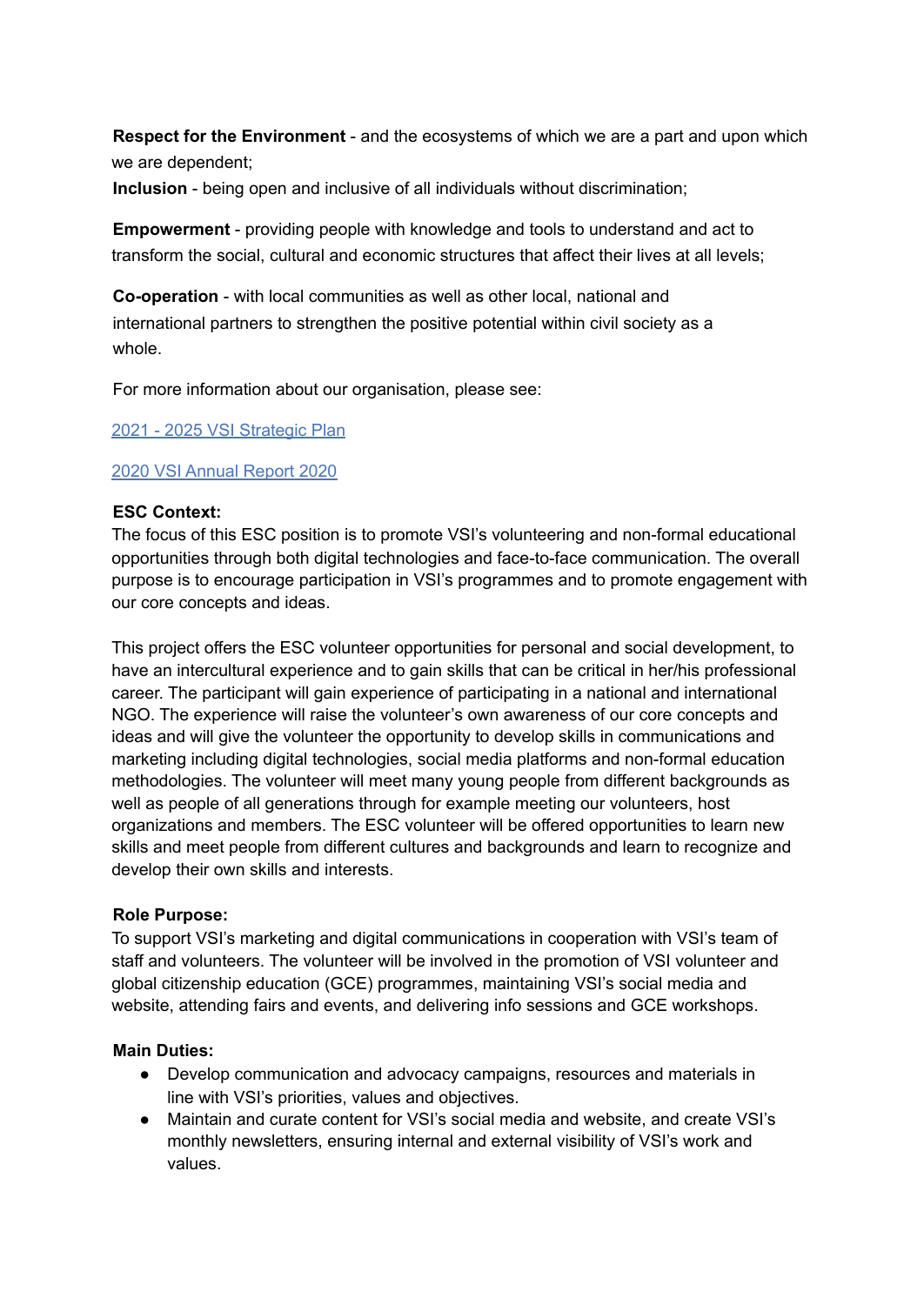- Develop and maintain relationships with general marketing targets and intermediaries e.g. Careers Offices in universities/colleges, libraries, Volunteer Centres, Youth Information Centres.
- Working with the VSI Programmes Coordinator and Programmes Officer in researching the SCI and ESC volunteer databases for projects and opportunities matching our values, aims and priorities.
- Maintain and develop VSI's CRM (Salesforce) in conjunction with staff and other volunteers

Promotion of VSI's vision of volunteering for peace and our programmes and activities with partners:

- Promote VSI's work, volunteer projects and opportunities on social media, our website, newsletters, attending fairs and events, deliver global citizenship education and awareness workshops and info sessions.
- Make contact with and develop relationships with potential volunteers and contacts/organisations.
- Collaborate with the Programmes Coordinator and Programmes Officer to make links with potential participants and host organisations.
- Maintain and develop VSI's relationships and communication with members, volunteers, host organisations and other contacts including supporting regular social and networking activities, offline and online with VSI volunteers and members.
- Develop and maintain VSI's photo library/archive.
- Develop and maintain a VSI blog and develop new virtual and collaborative platforms (e.g. Padlet, Jamboard), in collaboration with the VSI team.
- Research and develop ideas and opportunities for new activities and promoting engagement and participation in them, for example online volunteering and activities.

## **Personal Action project:**

Possibility to do your own personal action project related to our work and based on your skills and interests (e.g. workshop, exhibition, talks, blog, podcast).

## **General Duties:**

In cooperation with the staff and volunteer team:

- Assisting with other VSI activities e.g. organising the Annual General Meeting.
- Assisting in office related duties with other staff members as appropriate, this includes answering general enquiries.
- Attending staff and other meetings as appropriate.
- Submitting weekly reports and other reports as required, maintenance of records and files.

# **Additional Info:**

## **Financial Support**

An allowance for living expenses will be provided. Mentoring support for the volunteer's personal and professional development is also included.